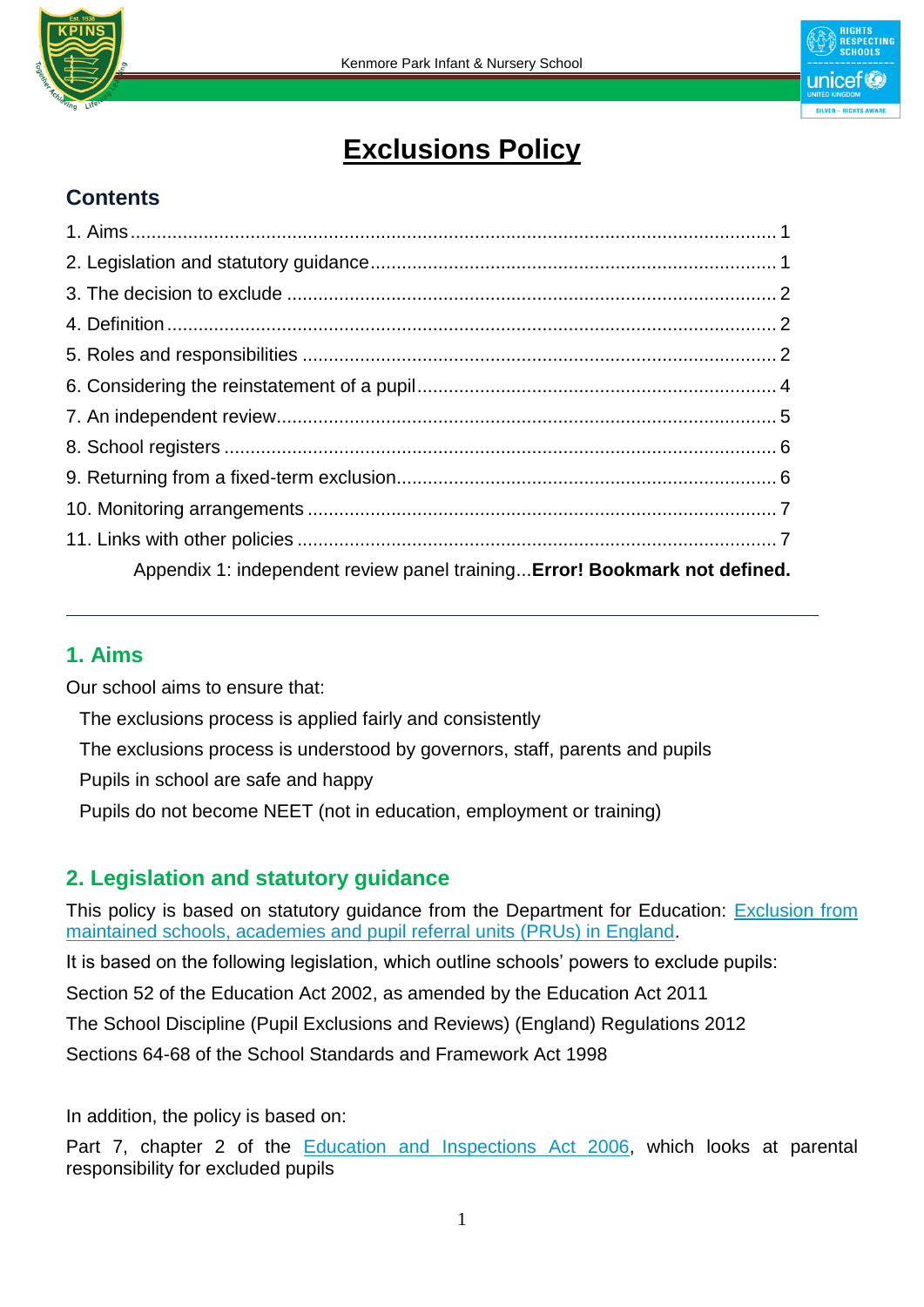



Section 579 of the [Education Act 1996,](http://www.legislation.gov.uk/ukpga/1996/56/section/579) which defines 'school day'

The [Education \(Provision of Full-Time Education for Excluded Pupils\) \(England\) Regulations](http://www.legislation.gov.uk/uksi/2007/1870/contents/made)  [2007,](http://www.legislation.gov.uk/uksi/2007/1870/contents/made) as amended by [The Education \(Provision of Full-Time Education for Excluded Pupils\)](http://www.legislation.gov.uk/uksi/2014/3216/contents/made)  [\(England\) \(Amendment\) Regulations 2014](http://www.legislation.gov.uk/uksi/2014/3216/contents/made)

# **3. The decision to exclude**

Only the head teacher, or acting head teacher, can exclude a pupil from school. A permanent exclusion will be taken as a last resort.

Our school is aware that off-rolling is unlawful. Ofsted defines off-rolling as:

"…the practice of removing a pupil from the school roll without a formal, permanent exclusion or by encouraging a parent to remove their child from the school roll, when the removal is primarily in the interests of the school rather than in the best interests of the pupil."

We are committed to following all statutory exclusions procedures to ensure that every child receives an education in a safe and caring environment.

A decision to exclude a pupil will be taken only:

In response to serious or persistent breaches of the school's behaviour policy, **and**

If allowing the pupil to remain in school would seriously harm the education or welfare of others

Before deciding whether to exclude a pupil, either permanently or for a fixed period, the head teacher will:

Consider all the relevant facts and evidence, including whether the incident(s) leading to the exclusion were provoked

Allow the pupil to give their version of events

Consider if the pupil has special educational needs (SEN).

## **4. Definition**

For the purposes of exclusions, school day is defined as any day on which there is a school session. Therefore, INSET or staff training days do not count as a school day.

## **5. Roles and responsibilities**

#### **5.1 The head teacher**

#### **Informing parents**

The head teacher will immediately provide the following information, in writing, to the parents of an excluded pupil:

The reason(s) for the exclusion

The length of a fixed-term exclusion or, for a permanent exclusion, the fact that it is permanent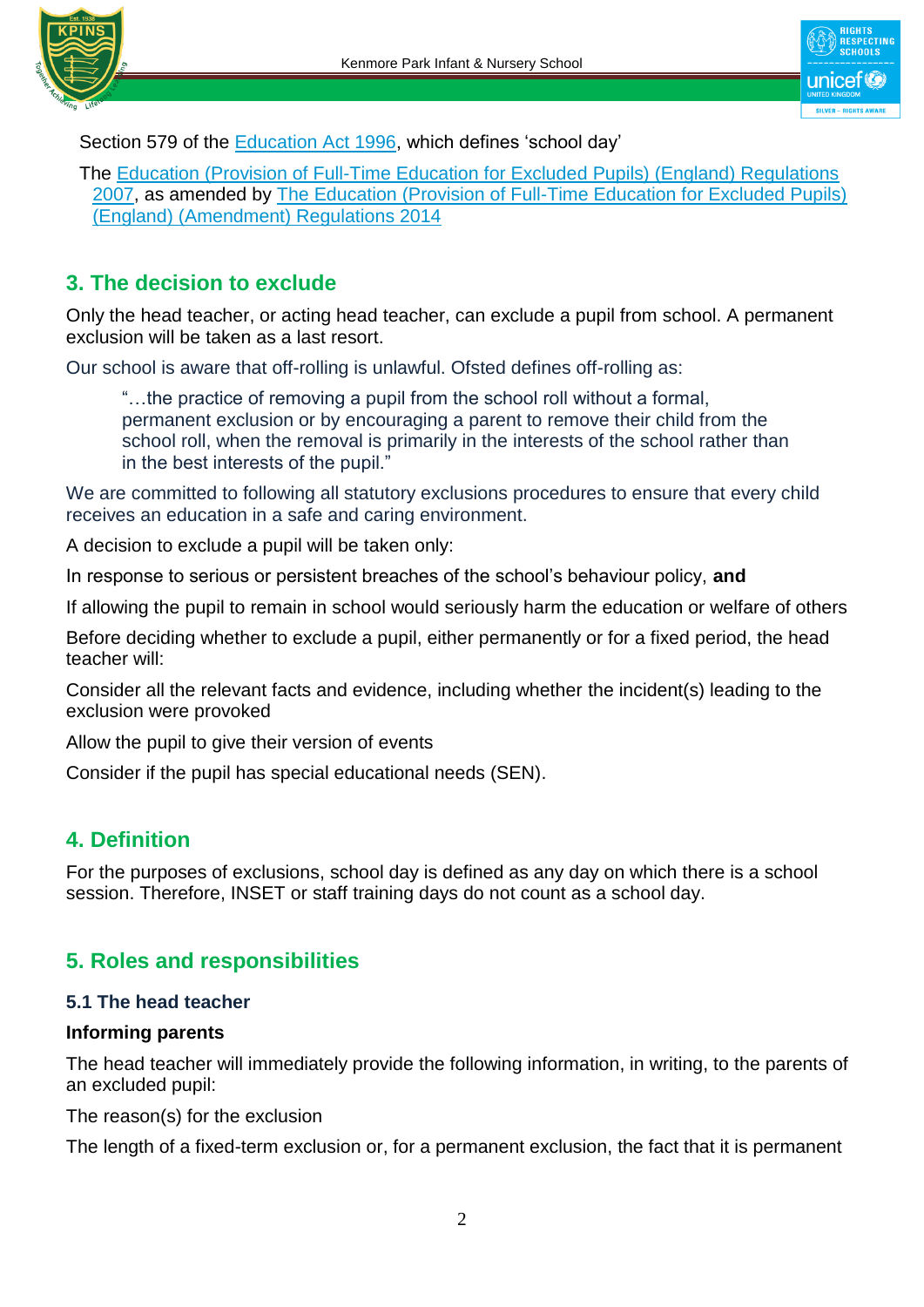



Information about parents' right to make representations about the exclusion to the governing board and how the pupil may be involved in this.

Where there is a legal requirement for the governing board to meet to consider the reinstatement of a pupil, and that parents have a right to attend a meeting, be represented at a meeting (at their own expense) and to bring a friend

The head teacher will also notify parents by the end of the afternoon session on the day their child is excluded that for the first 5 school days of an exclusion, or until the start date of any alternative provision where this is earlier, parents are legally required to ensure that their child is not present in a public place during school hours without a good reason. Parents may be given a fixed penalty notice or prosecuted if they fail to do this.

If alternative provision is being arranged, the following information will be included when notifying parents of an exclusion:

The start date for any provision of full-time education that has been arranged

The start and finish times of any such provision, including the times for morning and afternoon sessions, where relevant

The address at which the provision will take place

Any information required by the pupil to identify the person they should report to on the first day.

Where this information on alternative provision is not reasonably ascertainable by the end of the afternoon session, it may be provided in a subsequent notice, but it will be provided no later than 48 hours before the provision is due to start. The only exception to this is where alternative provision is to be provided before the sixth day of an exclusion, in which case the information can be provided with less than 48 hours' notice with parents' consent.

#### **Informing the governing board and local authority**

The head teacher will immediately notify the governing board and the local authority (LA) of:

A permanent exclusion, including when a fixed-period exclusion is made permanent

Exclusions which would result in the pupil being excluded for more than 5 school days (or more than 10 lunchtimes) in a term

Exclusions which would result in the pupil missing a public examination

For a permanent exclusion, if the pupil lives outside the LA in which the school is located, the head teacher will also immediately inform the pupil's 'home authority' of the exclusion and the reason(s) for it without delay.

For all other exclusions, the head teacher will notify the governing board and LA once a term.

#### **5.2 The governing board**

Responsibilities regarding exclusions is delegated to representatives from the PAD committee of the governing board consisting of at least 3 governors.

The PAD committee of the governing board has a duty to consider the reinstatement of an excluded pupil (see section 6).

The governing board has a duty to consider the reinstatement of an excluded pupil (see section 6)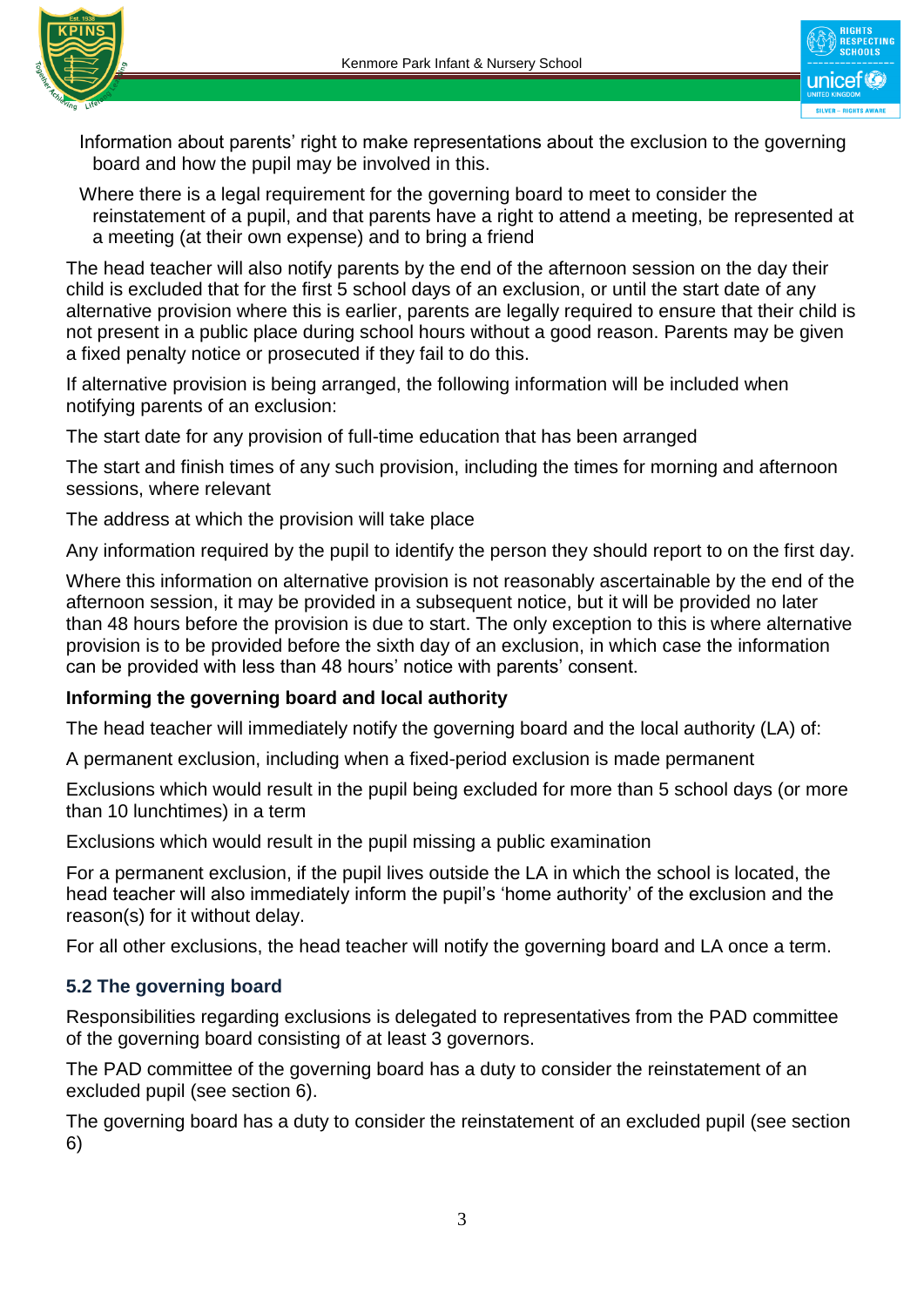



Within 14 days of receipt of a request, the governing board will provide the secretary of state 'and the LA' with information about any exclusions in the last 12 months.

For a fixed-period exclusion of more than 5 school days, the governing board will arrange suitable full-time education for the pupil. This provision will begin no later than the sixth day of the exclusion.

### **5.3 The LA**

For permanent exclusions, the LA is responsible for arranging suitable full-time education to begin no later than the sixth day of the exclusion.

# **6. Considering the reinstatement of a pupil**

The delegated PAD committee members of the governing board will consider the reinstatement of an excluded pupil within 15 school days of receiving the notice of the exclusion if:

The exclusion is permanent

It is a fixed-term exclusion which would bring the pupil's total number of school days of exclusion to more than 15 in a term

It would result in a pupil missing a public examination

If requested to do so by parents, the delegated PAD committee members of the governing board will consider the reinstatement of an excluded pupil within 50 school days of receiving notice of the exclusion if the pupil would be excluded from school for more than 5 school days, but less than 15, in a single term.

Where an exclusion would result in a pupil missing a public examination, the delegated PAD committee members of the governing board will consider the reinstatement of the pupil before the date of the examination. If this is not practicable, the chair of the governing board (or the vice-chair where the chair is unable to make this consideration) will consider the exclusion independently and decide whether or not to reinstate the pupil.

The delegated PAD committee members of the governing board can either:

Decline to reinstate the pupil, or

Direct the reinstatement of the pupil immediately, or on a particular date

In reaching a decision, the delegated PAD committee members of the governing board will consider whether the exclusion was lawful, reasonable and procedurally fair and whether the head teacher followed their legal duties. They will decide whether or not a fact is true 'on the balance of probabilities', which differs from the criminal standard of 'beyond reasonable doubt', as well as any evidence that was presented in relation to the decision to exclude.

Minutes will be taken of the meeting, and a record of evidence considered kept. The outcome will also be recorded on the pupil's educational record.

The delegated PAD committee members of the governing board will notify, in writing, the head teacher, parents and the LA of its decision, along with reasons for its decision, without delay.

Where an exclusion is permanent, the delegated PAD committee members of the governing board decision will also include the following:

The fact that it is permanent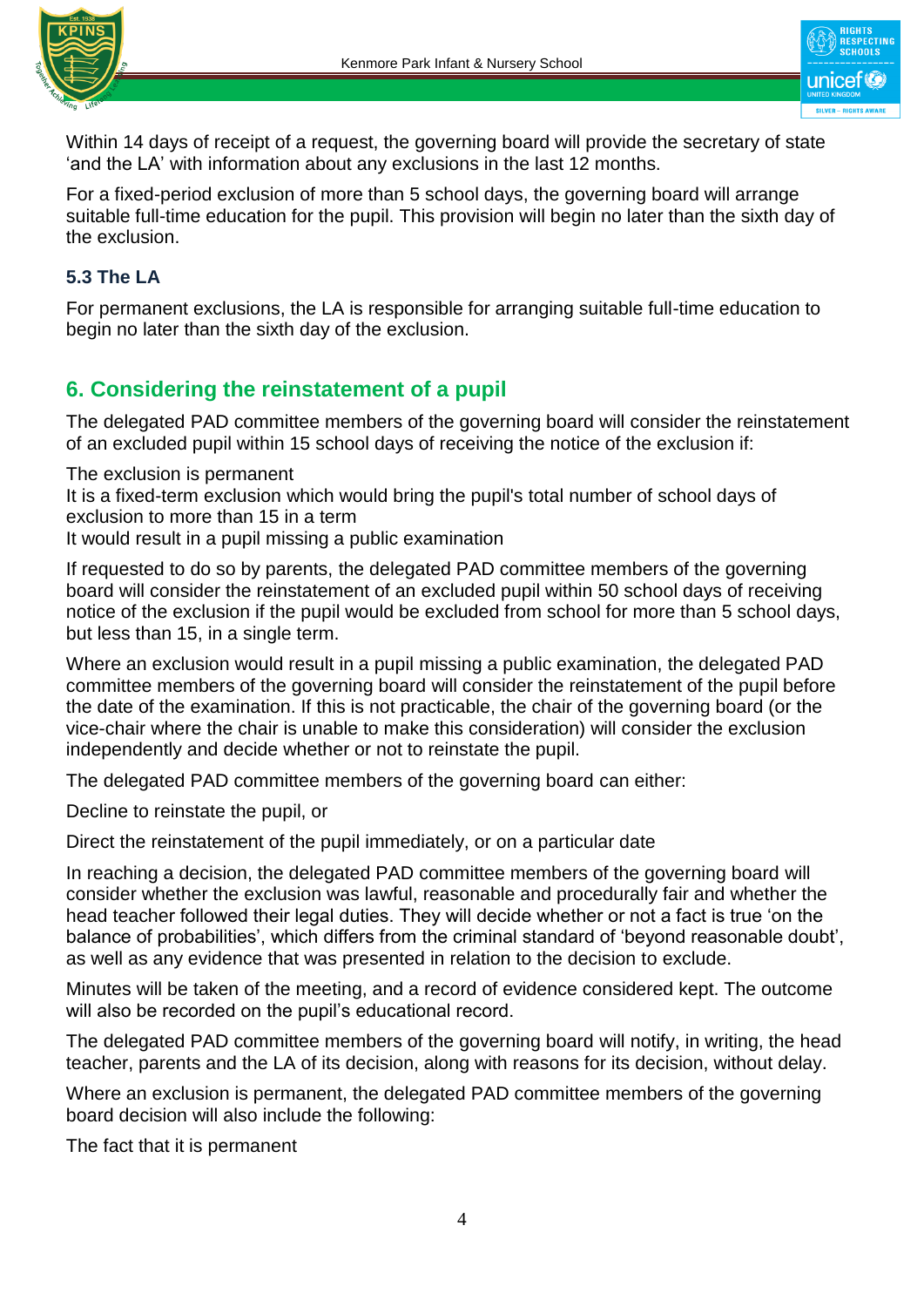



Notice of parents' right to ask for the decision to be reviewed by an independent review panel, and:

- The date by which an application for an independent review must be made
- The name and address to whom an application for a review should be submitted
- That any application should set out the grounds on which it is being made and that, where appropriate, reference to how the pupil's SEN are considered to be relevant to the exclusion
- That, regardless of whether the excluded pupil has recognised SEN, parents have a right to require the LA to appoint an SEN expert to attend the review
- Details of the role of the SEN expert and that there would be no cost to parents for this appointment
- That parents must make clear if they wish for an SEN expert to be appointed in any application for a review
- That parents may, at their own expense, appoint someone to make written and/or oral representations to the panel, and parents may also bring a friend to the review

That if parents believe that the exclusion has occurred as a result of discrimination, they may make a claim under the Equality Act 2010 to the first-tier tribunal (special educational needs and disability), in the case of disability discrimination, or the county court, in the case of other forms of discrimination. A claim of discrimination made under these routes should be lodged within 6 months of the date on which the discrimination is alleged to have taken place

## **7. An independent review**

If parents apply for an independent review, the LA will arrange for an independent panel to review the decision of the governing board not to reinstate a permanently excluded pupil.

Applications for an independent review must be made within 15 school days of notice being given to the parents by [the governing board/name of committee of the governing board] of its decision to not reinstate a pupil.

A panel of 3 or 5 members will be constituted with representatives from each of the categories below. Where a 5-member panel is constituted, 2 members will come from the school governors' category and 2 members will come from the head teacher category.

A lay member to chair the panel who has not worked in any school in a paid capacity, disregarding any experience as a school governor or volunteer

School governors who have served as a governor for at least 12 consecutive months in the last 5 years, provided they have not been teachers or head teachers during this time

Head teachers or individuals who have been a headteacher within the last 5 years

A person may not serve as a member of a review panel if they:

Are a member of the LA, or governing board of the excluding school

Are the headteacher of the excluding school, or have held this position in the last 5 years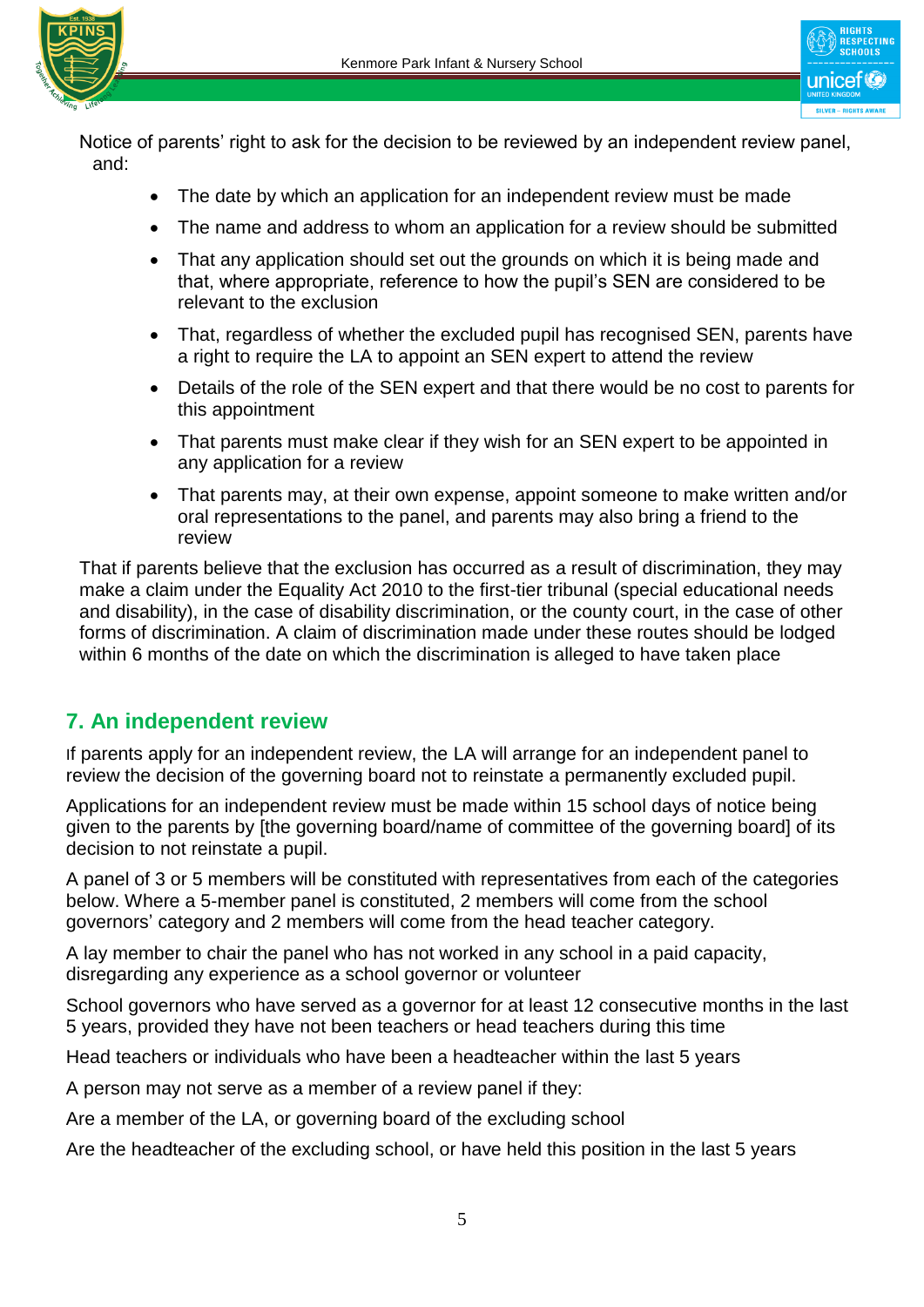

unicef<sup>®</sup>

Are an employee of the LA, or the governing board, of the excluding school (unless they are employed as a headteacher at another school)

- Have, or at any time have had, any connection with the LA, school, governing board, parents or pupil, or the incident leading to the exclusion, which might reasonably be taken to raise doubts about their impartially
- Have not had the required training within the last 2 years (see appendix 1 for what training must cover)

A clerk will be appointed to the panel.

The independent panel will decide one of the following:

Uphold the governing board's decision

Recommend that the governing board reconsiders reinstatement

Quash the governing board's decision and direct that they reconsider reinstatement (only when the decision is judged to be flawed)

The panel's decision can be decided by a majority vote. In the case of a tied decision, the chair has the casting vote.

## **8. School registers**

A pupil's name will be removed from the school admissions register if:

15 school days have passed since the parents were notified of the exclusion panel's decision to not reinstate the pupil and no application has been made for an independent review panel,

or

The parents have stated in writing that they will not be applying for an independent review panel

Where an application for an independent review has been made, the governing board will wait until that review has concluded before removing a pupil's name from the register.

Where alternative provision has been made for an excluded pupil and they attend it, code B (education off-site) or code D (dual registration) will be used on the attendance register.

Where excluded pupils are not attending alternative provision, code E (absent) will be used.

## **9. Returning from a fixed-term exclusion**

Following a fixed-term exclusion, a re-integration meeting will be held involving the pupil, parents, a member of senior staff and other staff, where appropriate.

The following measures may be implemented when a pupil returns from a fixed-term exclusion:

Agreeing a behaviour contract

Putting a pupil 'on report'

Internal isolation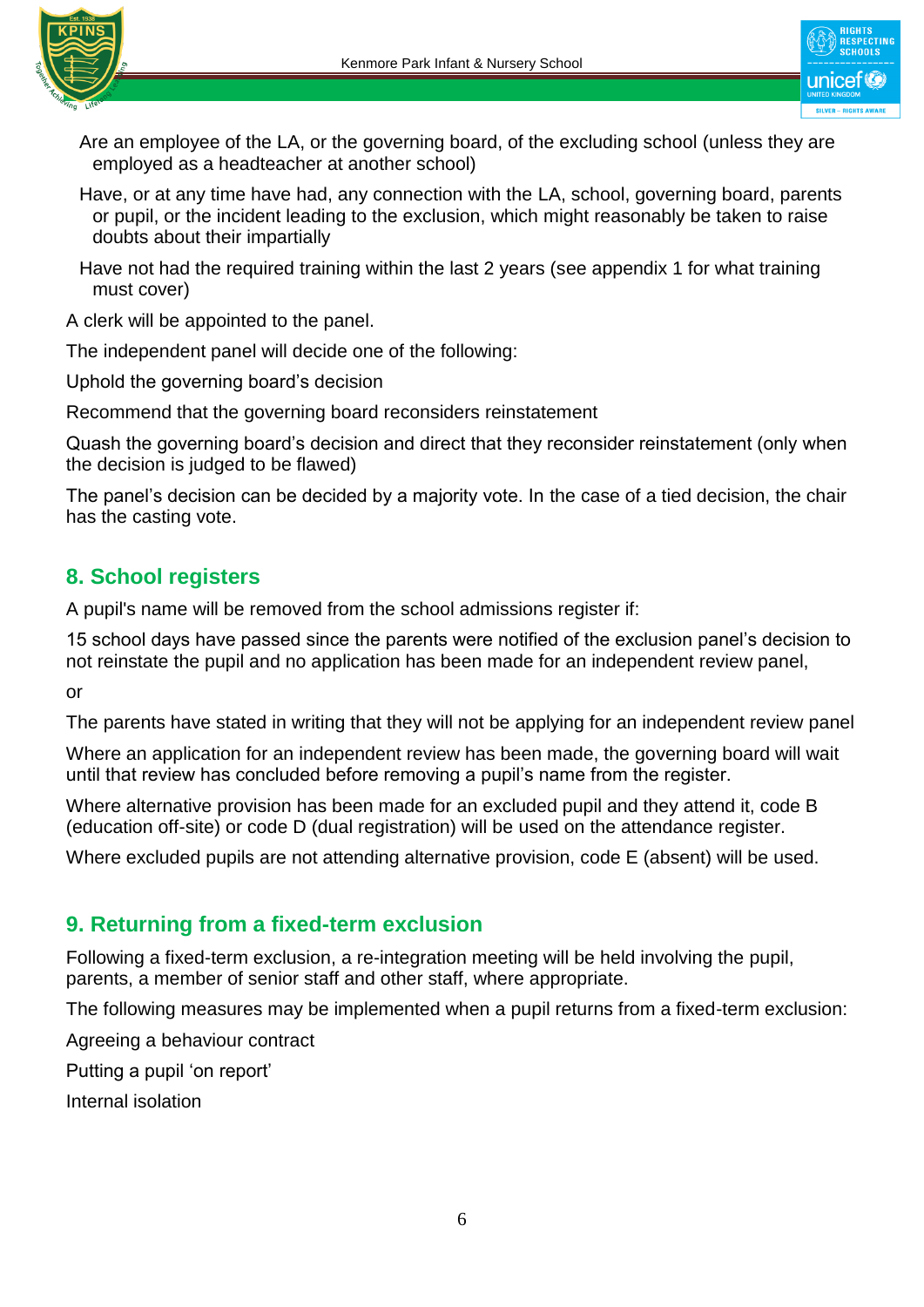



## **10. Monitoring arrangements**

The Head teacher monitors the number of exclusions every term and reports back to the governors. They also liaise with the local authority to ensure suitable full-time education for excluded pupils.

This policy will be reviewed by Head teacher annually. At every review, the policy will be shared with the governing board.

## **11. Links with other policies**

This exclusions policy is linked to our

- Behaviour policy
- SEN policy and information report

| Approved by:                              | Governing Body | Date: 13.10.21 |
|-------------------------------------------|----------------|----------------|
| Last reviewed on:                         | September 2020 |                |
| <b>Next review due by:</b> September 2022 |                |                |